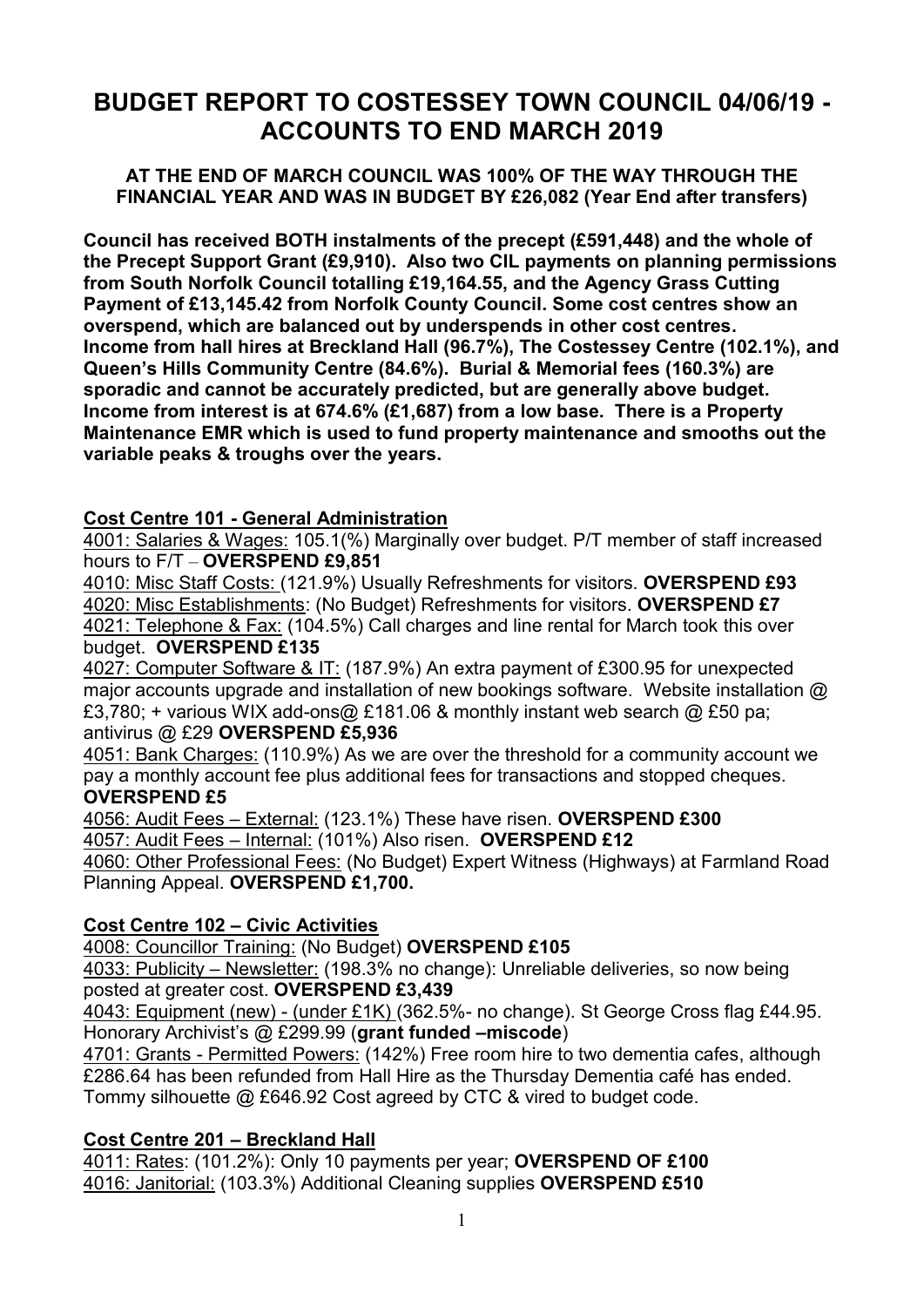4039: Grounds Maintenance:(No Budget) Gritting salt. **OVERSPEND £83**

4040: Equipment / Small Tools: (744.8% no change) Table trolleys @ £372 (**Grant funded**  – **miscode**)

4050: Security Costs: (No Budget) **OVERSPEND £263**

## **Cost Centre 202 – Costessey Centre**

4014: Electricity: (100.3%) Higher tariff. **OVERSPEND £35**

4015: Gas: (114.3%) Higher tariff. **OVERSPEND £536**

4016: Janitorial: (101.2%) **MARGINALLY OVERSPEND £527**

4018: Refuse Disposal: (113.8%) This is a quarterly charge. **OVERSPEND £165**

4028: Licences: (113.9% no change) PRS & PPL Music Licences – variable per year **OVERSPEND £97**

4039: Grounds Maintenance:(No Budget) Gritting salt. **OVERSPEND £83** 4050: Security Costs: (No Budget) **OVERSPEND £527**

### **Cost Centre 205 – West Costessey Hall, now Queen's Hills Community Centre** 4014: Electricity: (129.4%) **OVERSPEND £2,128**

4016: Janitorial: (112.6%) **OVERSPEND £2,523**

4018: Refuse Disposal: (104.9%) This is a quarterly charge. **OVERSPEND £36**

4028: Licences: (155.1% no change) PRS & PPL Music Licences – variable per year **OVERSPEND £220**

4037: Maintenance Contracts: (100.2%) Plant Room maintenance @ £1,250, Fire safety @ £158.43 Air Con Services @ £200. Fire extinguishers @ £93 Fire Alarms £218.98 Door service @ £183. **OVERSPEND £103**

4039: Grounds Maintenance:(No Budget) Gritting salt. **OVERSPEND £83**

4042: Equipment Maintenance / Running: (No Budget) Replacement Projector bulb @ £495 **OVERSPEND £495**

4043: Equipment (new) - (under £1K): Sound Limiter @ £675. **OVERSPEND £573** 4050: Security Costs: (No Budget) **OVERSPEND £263**

# **Cost Centre 211 – Breckland Park**

4039: Grounds Maintenance: (101.2%) no change Fertiliser @ £283; Grass seed @ £702; Line Marker @ £944; Replacement fencing @ £1,925 **OVERSPEND £53**

## **Cost Centre 212 – Longwater Lane Recreation Ground**

4039: Grounds Maintenance: (199.4%) Car Park Perimeter Fencing @ £5,680; Grass seed @ £702; weed killer @ £126.34; Fertiliser @ £283; Line Marker @ £952; Renovation Topsoil @ £145. **OVERSPEND £3,974**

4042: Equipment Maintenance / Running: (234.5%) Replacement cross trainer @ £1,670; cargo net @ £305; tub seat @ £234. **OVERSPEND £1,345**

# **Cost Centre 221 – Cemetery & Closed Churchyard**

4011: Rates: (107.3%) **OVERSPEND £39**

4014: Electricity: (102.5%) **OVERSPEND £3**

4018: Refuse Disposal: (336.3%) SNC raised prices after budget was set. **OVERSPEND £945**

4020: Misc Establishment costs: (no Budget) Reimbursement to member of public for damage caused by chip to windscreen @ £103 **OVERSPEND £103**

4035: Vandalism: (no Budget). Insurance claim received. **OVERSPEND: £232**

4036: Property Maintenance: (329.8% no change): Replacement Fencing @ £643.56.

**OVERSPEND YTD: £460. To be funded by EMR**